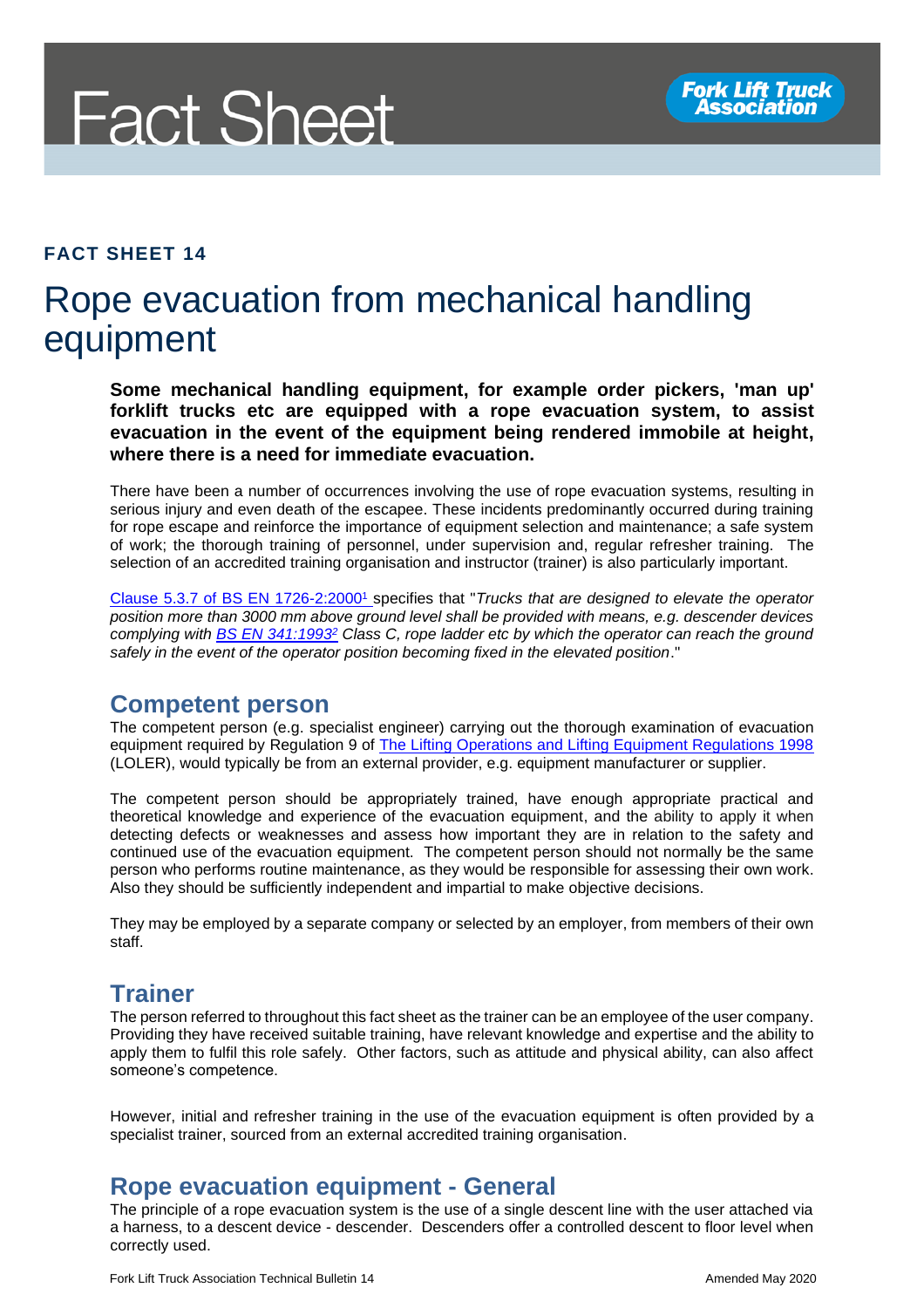# **Fact Sheet**

## **Risk assessment**

The duty holder's risk assessment for the use of mechanical handling equipment where the operator works at a high level, should recognise the possibility of the operator being stranded at high level.

It should determine the need for means of escape and the most appropriate system of work for achieving a safe escape.

Also, a suitable safe system of work may include a means of raising the alarm (a shout or whistle may be adequate), followed by a controlled lowering of the platform by rescuers at ground level.

A rope evacuation system is a "last resort" which should only be used in exceptional circumstances, for example where:

- The mechanical handling equipment is immobilized and cannot be repaired, lowered, or long travelled in a reasonable time; and
- Alternative safer means of escape cannot reasonably be provided; and
- The operator is at risk from another more imminent hazard, which cannot reasonably be controlled to allow rescue without using a rope evacuation system. Examples include risk of fire (e.g. where fire-fighting measures such as sprinkler systems do not adequately control the risk); smoke, halon, the effects of cold in a cold store (though thermal clothing and heated cabs may control the risk sufficiently to allow time for a safer method of evacuation).

The duty holder's risk assessment should determine safer alternative means of evacuation. In determining the most appropriate system of work for achieving a safe escape, the physical characteristics and fitness of the operator should be considered.

Where the risk assessment determines that rope evacuation equipment is appropriate, it should also consider any limitations with rope evacuation systems. The suitability of any particular equipment, for specific circumstances, will depend upon advice from the manufacturers of the mechanical handling equipment and evacuation systems. Rope evacuation systems should only be used with mechanical handling equipment that has been designed for and is suitable to accommodate such use. If a machine is modified, it will need to be carefully assessed to ensure that additional risks have not been added.

#### **Law**

[The Work at Height Regulations 2005](http://www.legislation.gov.uk/uksi/2005/735/contents) (WAHR) require an assessment to be carried out before starting any work at height. If the assessment determines that the work can be carried out in a way that avoids having someone working at height then this must be done. WAHR place duties on employers, the selfemployed and any person who controls the work of others (e.g. facilities managers or building owners who may contact others to work at height) to the extent they control the work.

[The Lifting Operations and Lifting Equipment Regulations 1998](http://www.legislation.gov.uk/uksi/1998/2307/contents/made) (LOLER) deals with specific hazards/risks associated with lifting equipment and lifting operations. If you provide lifting equipment, including a fork lift truck for use at work, or you have control of the use of lifting equipment, you should make sure that every lifting operation is:

- Properly planned by a competent person. This is usually the operator for most fork lift-truck work, so they should have the appropriate training, knowledge and expertise. For unusual complex tasks or situations, specific risk assessments and planning are likely to be required;
- Appropriately supervised.
- Carried out in a safe manner using suitable equipment.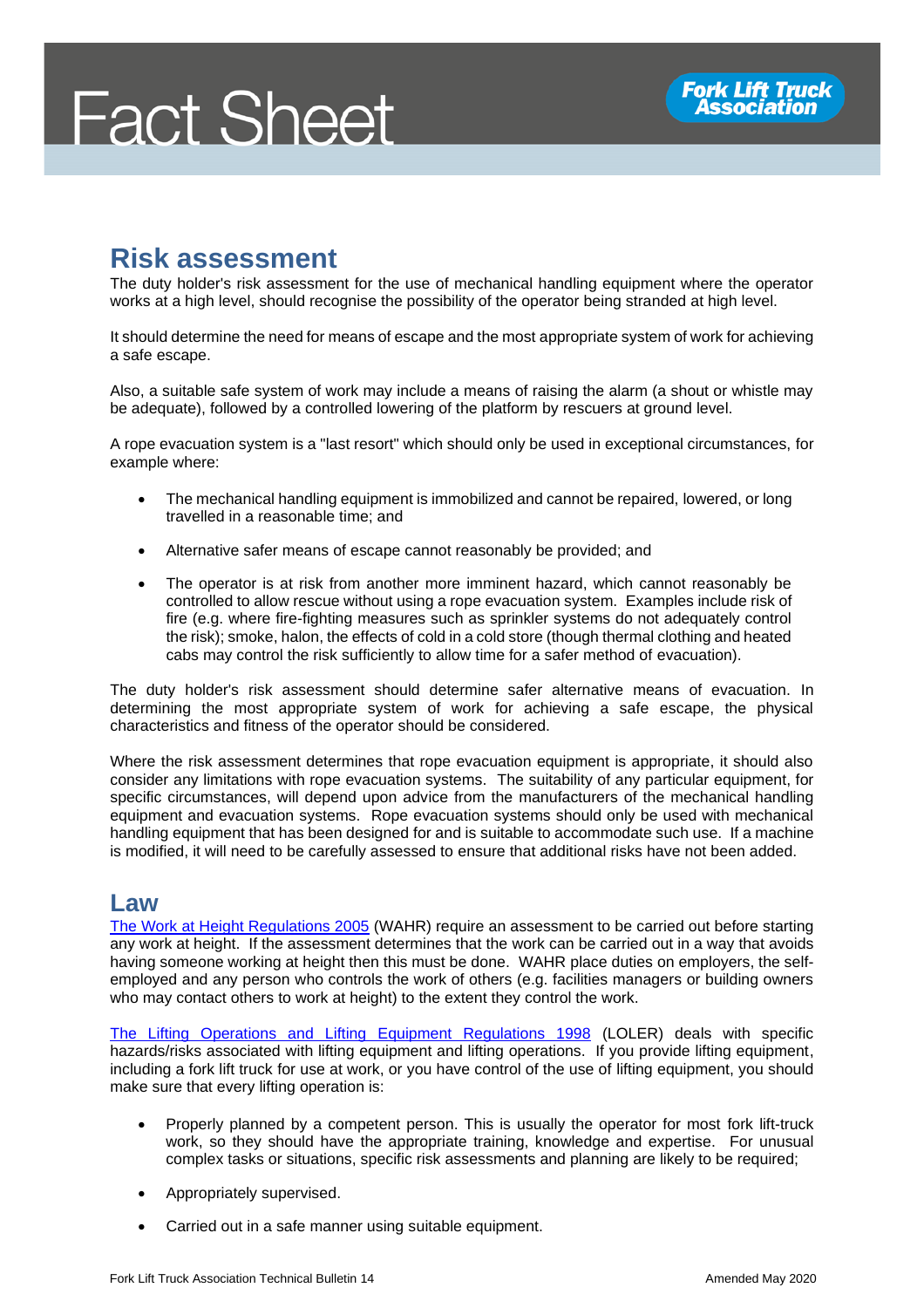LOLER also places duties on individuals and companies (duty holders) who own, operate or have control over lifting equipment. LOLER requires that all lifting equipment is fit for purpose, appropriate for the task, suitably marked and in many cases, subject to statutory periodic 'thorough examination' by a competent person (e.g. engineer).

Under [The Provision and Use of Work Equipment Regulations 1998](http://www.legislation.gov.uk/uksi/1998/2306/contents/made) (PUWER) employers are required to 'ensure that all persons who use work equipment (including fork lift trucks) have received adequate training for purposes of health and safety. Including training in the methods which may be adopted when using the work equipment, any risks which such use may entail and precautions to be taken'.

Also, PUWER requires the inspection and maintenance of safety-related items.

Regulation 3 of [The Management of Health and Safety at Work Regulations 1999](http://www.legislation.gov.uk/uksi/1999/3242/contents/made) (MHSWR) requires employers to make a suitable and sufficient assessment of the risks to the health and safety of employees to which they are exposed whilst they are at work.

Employers have a general duty under [Section 2 of the Health and Safety at Work etc. Act 1974](http://www.legislation.gov.uk/ukpga/1974/37/section/2) (HSW Act) to provide information, instruction, training and supervision to ensure the health and safety of their employees.

#### **Limitations of rope evacuation systems**

If a rope evacuation system is the only option for emergency evacuation from mechanical handling equipment, there are several factors for consideration:

- Operators should be sufficiently competent to use them safely. Operators who are not sufficiently competent should not be allowed to use mechanical handling equipment where the use of rope evacuation may be required. Regular refresher training is necessary so that users can acquire and maintain the competence and confidence necessary to use the evacuation equipment safely.
- Training should be undertaken with a safety rope controlled by the trainer (except as described in [Appendix 2 para 1 \(d\) \(iv\)](https://www.hse.gov.uk/foi/internalops/ocs/200-299/282_31.htm#Appendix-2-para-1-d-iv) of the Health and Safety Executive (HSE) operational circular OC [282/31\)](https://www.hse.gov.uk/foi/internalops/ocs/200-299/282_31.htm) even if staff have received regular training and are deemed competent. The independent safety rope should be used with an auto-locking belay device and attached to the trainee, generally via a separate full body harness (but not necessarily where an BS EN [813:1997](https://www.hse.gov.uk/foi/internalops/ocs/200-299/282_31.htm#BS-EN-813)<sup>4</sup> sit harness is used). If the evacuation system itself utilises a full body harness then the safety rope should be attached to a separate fall arrest attachment point on the harness.
- The equipment should be maintained as described in this Fact Sheet. However this description is for information purposes only and is not an exhaustive list, duty holders should consult the supplier and or manufacturer of the rope evacuation equipment for specific recommendations for maintenance, checks and inspections. Operators needing to use the equipment in an emergency may not have the skills to assess the condition of equipment. A rope evacuation system that has already been used for an evacuation should not be re-used unless it has been deemed suitable for re-use, by a competent person (e.g. specialist engineer).
- Inexperienced operators may be nervous and tend to grip a handled descender which, with certain types, will create a rapid descent (see [Appendix 2 para 1 \(d\)](https://www.hse.gov.uk/foi/internalops/ocs/200-299/282_31.htm#Appendix-2-para-1-d-iv) of [OC 282/31\)](https://www.hse.gov.uk/foi/internalops/ocs/200-299/282_31.htm). To avoid confusion it is recommended that the same type of descender be used in all rope evacuation systems used at the same location.

During a **real-life evacuation**, wherever possible, descent should be supervised from ground level, by a person trained in emergency rope evacuation methods.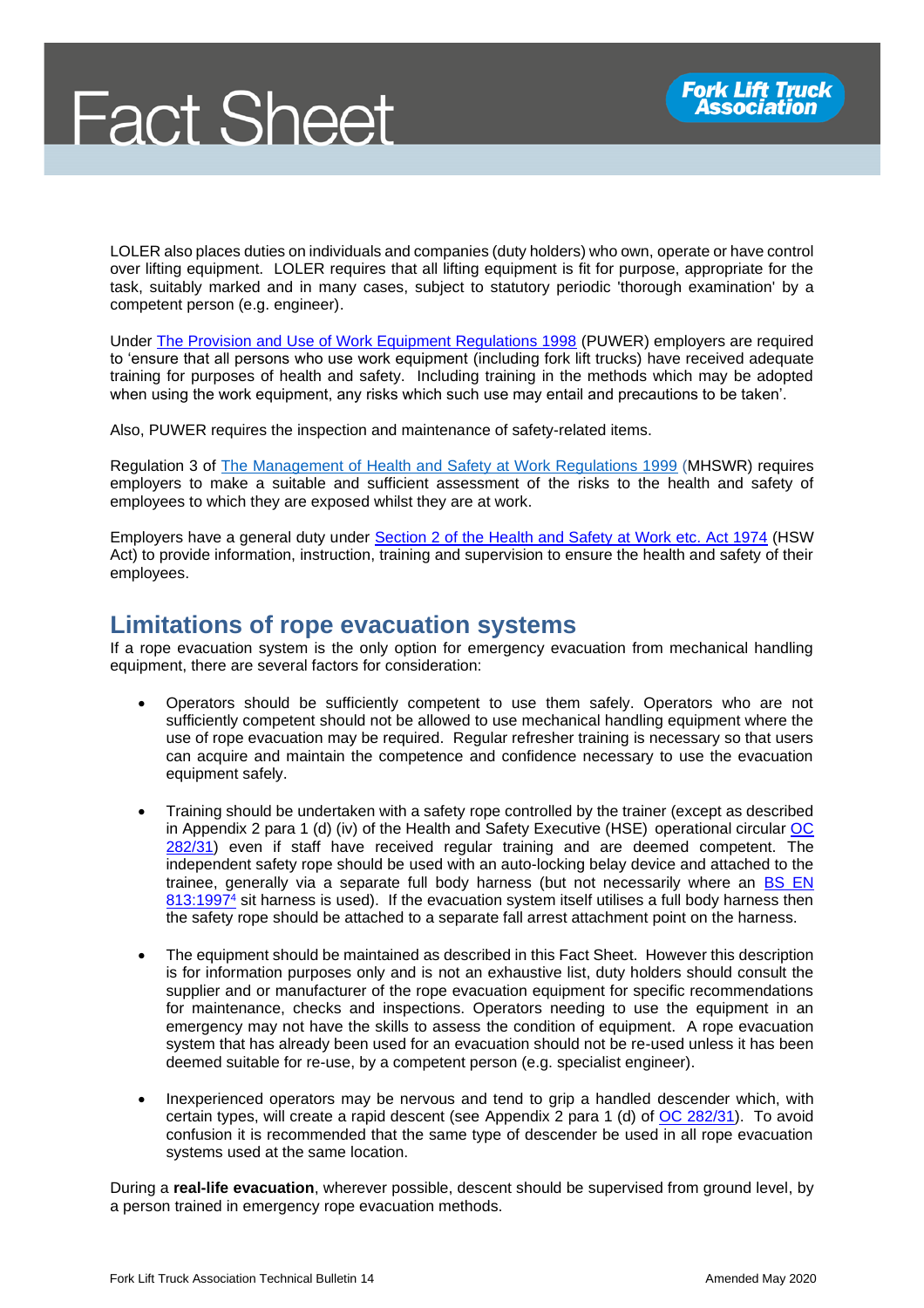During **training**, descent should **always** be supervised, generally from the upper level, by a competent person trained in emergency rope evacuation methods. With handled descenders another person appropriately instructed, could also assist by holding the bottom of the descent rope, although they should not be directly below the evacuee. This may be one of the group undergoing instruction. Checks should be made with the appropriate descender manufacturer and/or supplier to ensure that this will not impede its function.

#### **Equipment selection**

It is important that any equipment selected is compatible with other component parts of the rope evacuation system and the mechanical handling equipment. Clear information should be provided on the components of the system and instructions for use.

Care will be needed when replacing component parts of a rope evacuation system, to ensure they are compatible with existing components e.g. the diameter of a rope may affect the performance of the descender. Replacement of component parts may need to be done in consultation with the manufacturer and or supplier of the rope evacuation system.

Where possible, the evacuation equipment selected should be common across the fleet of machines in use. This will reduce the complexity of the training arrangements and avoid user confusion in emergency situations.

#### **Inspection, maintenance and storage of equipment**

There should be a system for regular inspection and thorough examination of rope evacuation equipment by a competent person (e.g. specialist engineer). Duty holders should consult the supplier and or manufacturer of the rope evacuation equipment for specific recommendations for examinations and inspections. Regulation 9 of LOLER applies to evacuation equipment, because it is used for lowering people. Therefore the evacuation equipment should be thoroughly examined by a competent person (e.g. specialist engineer) at least 6 monthly, or in accordance with a written scheme of examination, drawn up by a competent person (e.g. specialist engineer).

Equipment used for training is likely to be used more often and may need to be inspected and thoroughly examined more frequently.

It may not be reasonably practicable to conduct a pre-use check of the rope evacuation system before a real-life evacuation. However, it should be carried out where it is reasonably practicable to do so, for example if there is damage to the sealed bag containing the equipment.

Rope evacuation systems should.

- Be packed in a sealed 'ready to use' condition.
- Have clear instructions attached to them. Where possible, a copy placed adjacent to the operator's normal working position.
- Be uniquely identifiable.
- Be stored where it is easily retrievable, will not became damaged or contaminated and close to where it will be deployed from.

Rope evacuation systems found in open or damaged bags should be referred to the competent person (e.g. specialist engineer) to decide whether it is safe to use.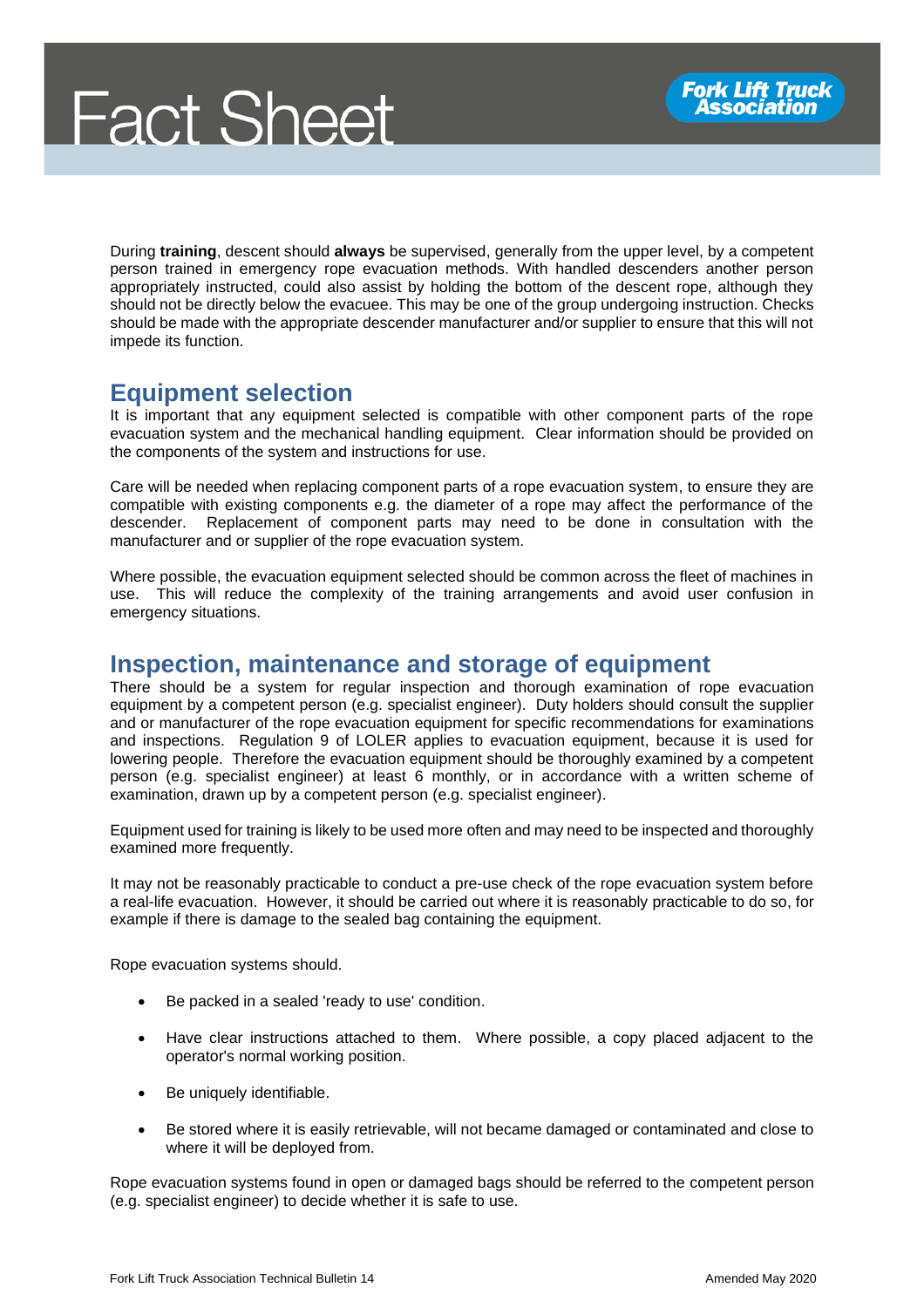## **Training**

Employees new to the work application should be trained in safe emergency evacuation procedures during initial training. It is recommended that refresher training should be conducted every 12 months, as a minimum to produce an effective "conditioning" and to maintain confidence.

Initial and refresher training should be carried out by a trainer, typically sourced from an external accredited training organisation.

In addition, it is recommended that an assessment of the competence and confidence of operators should be carried out every 6 months.

A training assessment should include ground level practice of donning the equipment and questioning about the sequence of actions in the event of an evacuation. The assessment can be carried out by the trainer. The assessment should decide whether individuals require refresher training, i.e. those who have forgotten the important principles for the use of the equipment or, express a lack of confidence if they would have to use it in an actual escape.

The employer's risk assessment can be used to determine an alternative frequency and arrangements for refresher training and assessment of competence and confidence. In practice, it may be more straightforward to carry out refresher training every 6 months using a trainer.

Candidates should be continually assessed throughout the training and complete a final assessment. It is recommended that the assessment is both oral and practical. Trainers may also wish to consider the use of written assessments. Unwilling or nervous candidates should not be coerced to act beyond their own ability and inclination, and further instruction may be appropriate.

Trainers and external training providers should be able to demonstrate they are competent and should only undertake instruction on evacuation equipment they are familiar with.

## **Training equipment**

It is recommended that the evacuation equipment fitted to mechanical handling equipment is not used for training unless it is inspected by a competent person, (e.g. specialist engineer) before being returned to the mechanical handling equipment for use.

Most descenders are designed for single use followed by inspection and re-packing. The equipment used should replicate the equipment supplied with the mechanical handling equipment, but ideally should be designed specifically for training.

## **Approved code of practice**

The HSE Approved Code of Practice (ACOP) and guidance *[L117 Rider-operated Lift Trucks](http://www.hse.gov.uk/pUbns/priced/l117.pdf)* gives practical advice to help employers ensure that all operators, even those who use fork lift trucks on an occasional basis, receive adequate training.

ACOP L117 proposes that refresher training should be provided to fork lift truck operators every 3-5 years. Depending on company policy, this will vary according to frequency of use, near misses etc.

#### **Further specialist guidance**

The HSE have produced a number of publications that offers associated guidance, a selection of which are listed below:

• [GEIS6](https://www.hse.gov.uk/pubns/geis6.pdf) - *The selection, management and use of mobile elevating work platforms (*MEWPS). This information sheet is aimed at those who select, specify, manage and operate MEWPs.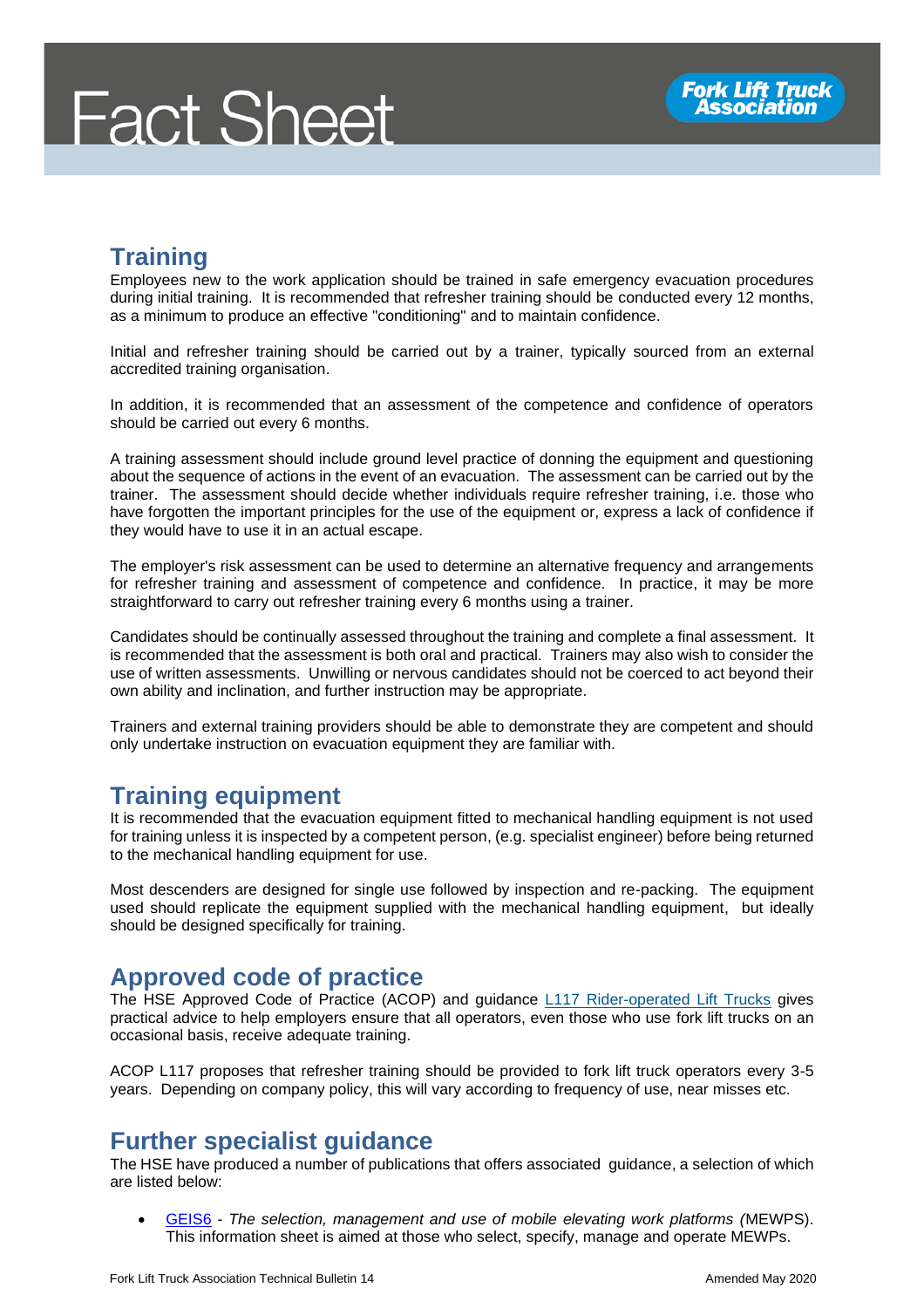

• [OC 282/31](https://www.hse.gov.uk/foi/internalops/ocs/200-299/282_31.htm) - *Rope evacuation from mechanical handling equipment*. This operational circular (OC) advises inspectors on the use of emergency rope evacuation systems to assist rescue from mechanical handling equipment at high level. It describes the components of a rope evacuation system and the limitations, selection and maintenance of such equipment. It advises on risk assessment criteria for considering their use and on training needs. The OC covers self-rescue, not instances where a third party rescues the evacuee.

- [INDG367](http://uni-safeaccess.co.uk/pdfs/ifae.pdf) *Inspecting fall arrest equipment made from webbing or rope*. This leaflet is mainly aimed at employers who are responsible for the use of fall arrest equipment incorporating energy-absorbing lanyards made from webbing. It gives generic advice on inspection regimes for this equipment where it is used to provide protection against falls from a height. It does not cover rope evacuation equipment, but many of the principles can be applied to rope evacuation equipment.
- [INDG401](https://www.hse.gov.uk/pubns/indg401.pdf) *Working at height*.

This brief guide describes what an employer, needs to do to protect employees from falls from height. It is also useful to employees and their representatives. Following this guidance is normally enough to comply with [The Work at Height Regulations 2005](http://www.legislation.gov.uk/uksi/2005/735/contents) (WAHR).

- [RR302](https://www.hse.gov.uk/research/rrhtm/rr302.htm) *A technical guide to the selection and use of fall prevention and arrest equipment*. The report was prepared by Glasgow Caledonian University, School of the Built and Natural Environment for the HSE and describes a study on fall prevention and arrest equipment available to the construction industry.
- [CRR02451](https://www.hse.gov.uk/research/crr_pdf/2002/crr02451.pdf) *Harness suspension: review and evaluation of existing information*. This review looks at the potential problems of the suspension phase of a fall, how the position of the attachment points on various harnesses play an important role in the comfort and survival of a casualty, and how a selection of harness standards address the issues surrounding suspension.
- British Industrial Truck Association (BITA) Guidance Not[e GN 49](https://www.bita.org.uk/shop/) *Engineers working at height*. This guidance note, promotes safe working practices, gives guidance and advice when service engineers are working at height.

#### **FLTA further guidance**

Also see FLTA Fact Sheets 1, 2, 3, 6, 10, 12, 17, 24 and 28 for further information.

**The above information is provided by the Fork Lift Truck Association (FLTA) as guidance and, where applicable, takes account of current best practice and our interpretation of current legislation.** 

**However, the FLTA accepts no responsibility for the recommendations, advice, statements, opinions and conclusions set out above, either expressly or by implication.**

**No warranty or representation of assurance, in respect of the accuracy or validity of the same is given.**